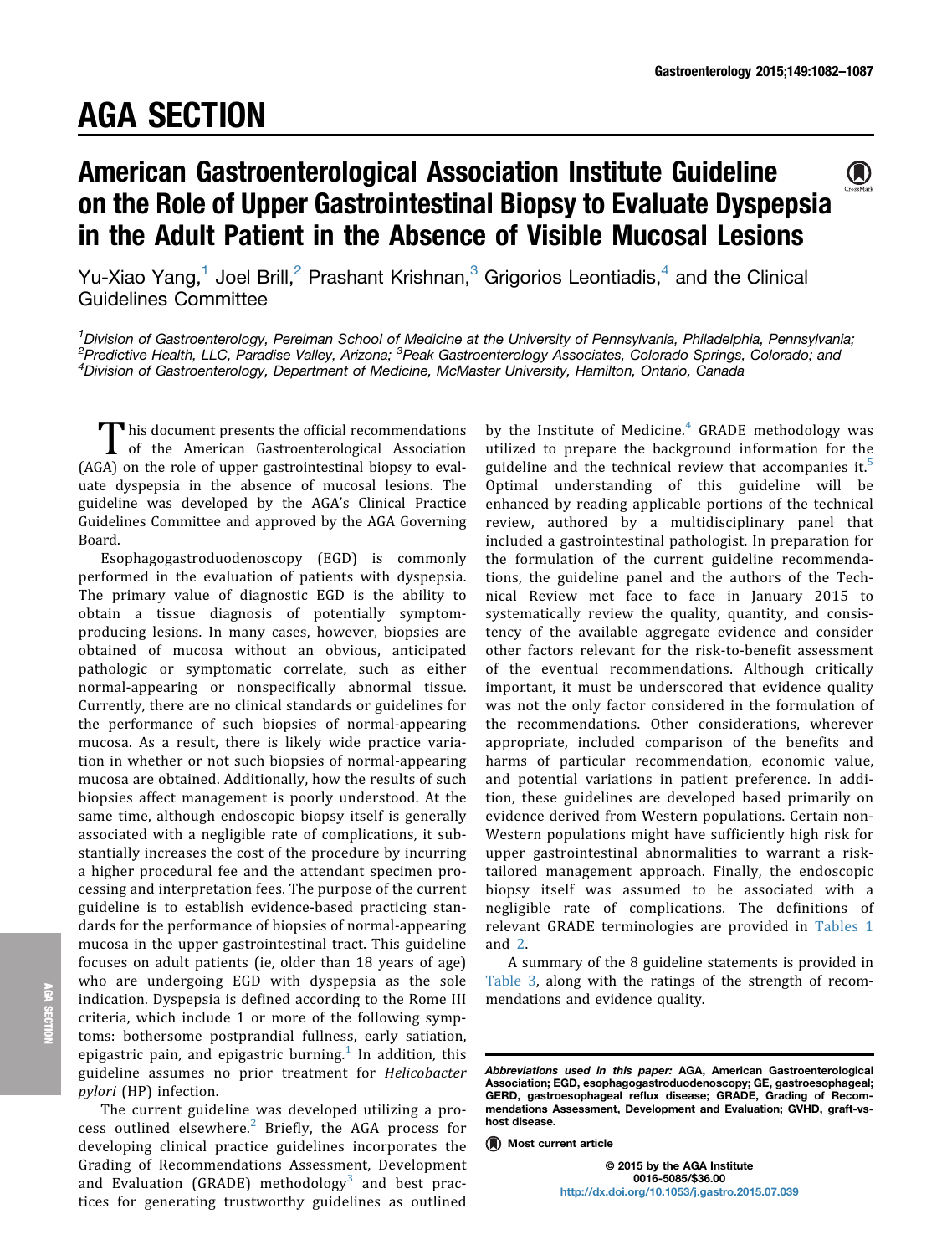of Evidence

<span id="page-1-0"></span>Table 1.Grading of Recommendations Assessment, Development and Evaluation Definitions on Quality

| High     | We are very confident that the true effect lies close<br>to that of the estimate of the effect.                                                                                                  |  |
|----------|--------------------------------------------------------------------------------------------------------------------------------------------------------------------------------------------------|--|
| Moderate | We are moderately confident in the effect estimate.<br>The true effect is likely to be close to the<br>estimate of the effect, but there is a possibility<br>that it is substantially different. |  |
| Low      | Our confidence in the effect estimate is limited. The<br>true effect might be substantially different from<br>the estimate of the effect.                                                        |  |
| Very low | We have very little confidence in the effect<br>estimate. The true effect is likely to be<br>substantially different from the estimate of<br>effect                                              |  |

#### Esophagus

1. In patients undergoing EGD for dyspepsia as the sole indication, the AGA recommends against obtaining routine biopsies of the normal-appearing esophagus or GE junction regardless of immune status. (Strong recommendation, very low quality evidence).

Very-low-quality and indirect evidence indicated that routine biopsy of normal esophagus or gastroesophageal (GE) junction in patients with dyspepsia alone would have very low probability of diagnosing esophageal abnormalities or have little impact on clinical management. Specifically, although a number of microscopic changes in the esophageal mucosa can be seen in patients with gastroesophageal reflux disease (GERD), these findings have limited specificity to distinguish true GERD patients from those with functional heartburn or healthy controls. Such biopsy-based histologic changes are insufficiently validated to be used to guide clinical management. Low-quality evidence based on a single cohort study involving 86 patients with intestinal metaplasia of cardia diagnosed by biopsy of normalappearing GE junction indicated that this histologic finding had no potential for malignant progression and was of

unclear clinical importance. Although frequently encountered, this finding is also unreliably demonstrated in followup biopsies. Among patients with lymphocytic esophagitis, although a significant proportion might have normalappearing esophagus, the proportion with dyspepsia as the sole symptom is extremely small. In addition, the prevalence of this condition is very low in the general population and likely similarly low in patients with dyspepsia. Among adult patients with eosinophilic esophagitis or esophageal cancer, the proportion with normalappearing esophagus and dyspepsia as the sole symptom is very low.

Besides the added cost of the biopsy, several other potential undesirable effects associated with obtaining biopsies of normal esophagus or GE junction were considered. Patients who are found to have intestinal metaplasia of the cardia might be regarded (albeit inappropriately) as having increased cancer risk, which can negatively affect their insurability. In addition, they might be unnecessarily placed in an endoscopic surveillance program, further adding to the cost of care. Given the lack of evidence to suggest a clear benefit, and the potential for increased cost and harm, a strong recommendation against obtaining routine biopsy of normal-appearing esophagus and GE junction was believed to be justified, despite the very-low-quality evidence. Nevertheless, in certain populations (eg, Iranian and Chinese) at high risk for squamous dysplasia, which could be associated with subtle mucosal changes, risk-tailored management considerations might be warranted.

The lack of any added benefit for tissue sampling of normal-appearing mucosa should be similar for immunecompromised patients for most disorders. Esophageal graft-vs-host disease (GVHD) and infections (eg, cytomegalovirus and Candida) are sometimes encountered in patients with a compromised immune system. However, low-quality evidence indicated that no patients had esophageal GVHD involvement without involvement elsewhere in gastrointestinal tract, and other luminal sites are more likely to yield positive biopsies for GVHD when suspected. In addition, absence of symptoms other than dyspepsia is extremely unlikely in infectious esophagitis and GVHD. Therefore, obtaining endoscopic biopsy of a normal-appearing esophagus in an immunocompromised patient with dyspepsia alone would have no added value.

Table 2.Grading of Recommendations Assessment, Development and Evaluation Definitions on Strength of Recommendation

|                  | For the patient                                                                                                             | For the clinician                                                                                                                                                                                                                                                                         |
|------------------|-----------------------------------------------------------------------------------------------------------------------------|-------------------------------------------------------------------------------------------------------------------------------------------------------------------------------------------------------------------------------------------------------------------------------------------|
| Strong           | Most individuals in this situation would want the<br>recommended course of action and only a small<br>proportion would not. | Most individuals should receive the recommended course of action.<br>Formal decision aids are not likely to be needed to help<br>individuals make decisions consistent with their values and<br>preferences.                                                                              |
| Weak/conditional | The majority of individuals in this situation would<br>want the suggested course of action, but many<br>would not.          | Different choices will be appropriate for different patients. Decision<br>aids might well be useful helping individuals making decisions<br>consistent with their values and preferences. Clinicians should<br>expect to spend more time with patients when working toward a<br>decision. |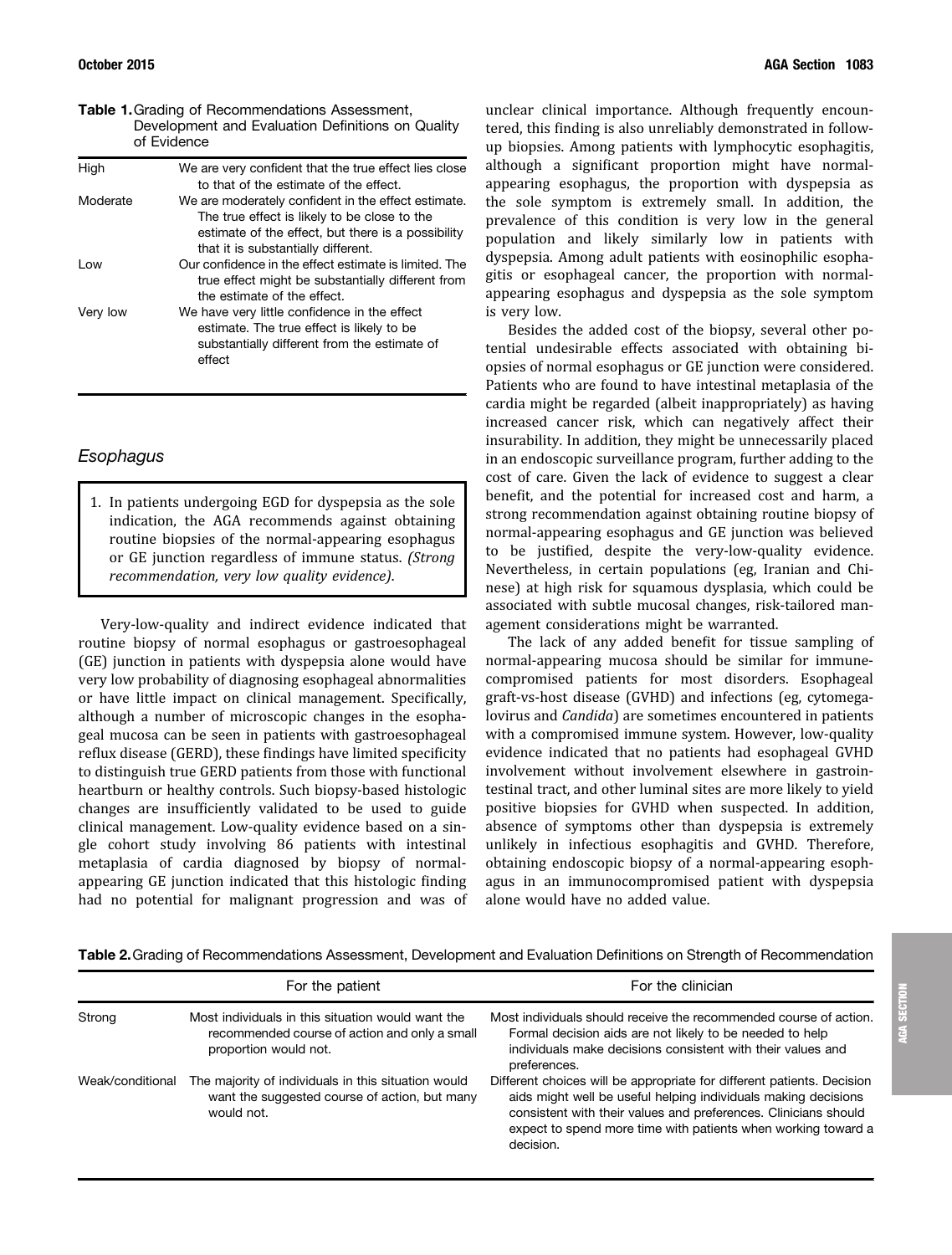<span id="page-2-0"></span>

| Anatomic<br>location | Statement                                                                                                                                                                                                                                                                                     | Strength of<br>recommendations | Quality of<br>evidence |
|----------------------|-----------------------------------------------------------------------------------------------------------------------------------------------------------------------------------------------------------------------------------------------------------------------------------------------|--------------------------------|------------------------|
| Esophagus            | 1. In patients undergoing EGD for dyspepsia as the sole indication, the<br>AGA recommends against obtaining routine biopsies of the normal-<br>appearing esophagus or GE junction regardless of immune status                                                                                 | Strong                         | Very low               |
| Stomach              | 2. In immunocompetent patients undergoing EGD for dyspepsia as the<br>sole indication, the AGA recommends obtaining routine biopsies of<br>the normal-appearing gastric body and antrum for the detection of<br>HP infection if the HP infection status is unknown.                           | Strong                         | Moderate               |
|                      | 3. In immunocompromised patients undergoing EGD for dyspepsia as<br>the sole indication, the AGA recommends obtaining routine biopsies<br>of the normal-appearing gastric body and antrum for the detection<br>of HP infection if the HP infection status is unknown.                         | Strong                         | Very low               |
|                      | 4. When obtaining biopsies from the normal-appearing gastric body<br>and antrum for the detection of HP infection, the AGA suggests<br>following the 5-biopsy Sydney System with all specimens placed in<br>the same jar.                                                                     | Conditional                    | Moderate               |
|                      | 5. When biopsies are obtained from the normal-appearing gastric body<br>and antrum for the detection of HP infection, the AGA suggests not<br>obtaining automatic special staining of the specimens.                                                                                          | Conditional                    | Moderate               |
| Duodenum             | 6. In patients undergoing EGD for dyspepsia as the sole indication, and<br>in the absence of signs or symptoms associated with an increased<br>risk of celiac disease, the AGA suggests not obtaining routine<br>biopsies of the normal-appearing duodenum to detect celiac<br>disease.       | Conditional                    | Very low               |
|                      | 7. In immunocompromised patients undergoing EGD for dyspepsia<br>as the sole indication, the AGA suggests obtaining routine biopsies<br>of the normal-appearing duodenum for the detection of GVHD<br>in post-allogeneic tissue transplantation patients and for<br>opportunistic infections. | Conditional                    | Very low               |
|                      | 8. When biopsies are obtained from the normal-appearing duodenum,<br>the AGA suggests not performing routine special staining of the<br>specimens.                                                                                                                                            | Conditional                    | Very low               |

# **Stomach**

2. In immunocompetent patients undergoing EGD for dyspepsia as the sole indication, the AGA recommends obtaining routine biopsies of the normalappearing gastric body and antrum for the detection of HP infection if the HP infection status is unknown. (Strong recommendation, moderate quality evidence).

Most clinically significant disorders found in the stomach are associated with endoscopically apparent mucosal abnormalities. HP infection can be present in the stomach even with a normal appearance on EGD, and finding HP is important for management decisions. Very-low-quality indirect evidence suggests that the prevalence of HP among patients with functional dyspepsia could be substantial. Moderate-quality randomized controlled trial data demonstrated that testing and eradicating HP led to significant symptomatic relief among patients with functional dyspepsia, which provides indirect evidence suggesting a similar benefit with performing routine gastric biopsies

to detect HP in patients with functional dyspepsia. Furthermore, moderate- to low-quality evidence derived from a recent meta-analysis of observational data indicated that testing and treating HP was associated with a reduced incidence of gastric cancer. The magnitude of absolute risk reduction varied depending on patient characteristics (eg, country of origin, family history), but a clinically important level of benefit was present for all populations, including the Western populations. Consistent with these data, existing AGA guidelines generally support the test-andtreat approach to the management of dyspepsia.

Alternative non-endoscopic tests are available for the diagnosis of HP. However, a patient who is already undergoing an EGD would likely prefer not having to take additional time to undergo one of the alternative HP tests. Furthermore, the cost of these alternative tests would offset the cost of diagnosing HP infection endoscopically.

Despite the overall low quality of the evidence, there are substantial data, including those from randomized controlled trials, supporting a clinically important benefit to detecting and eradicating HP infection in patients with dyspepsia, both with respect to symptomatic relief and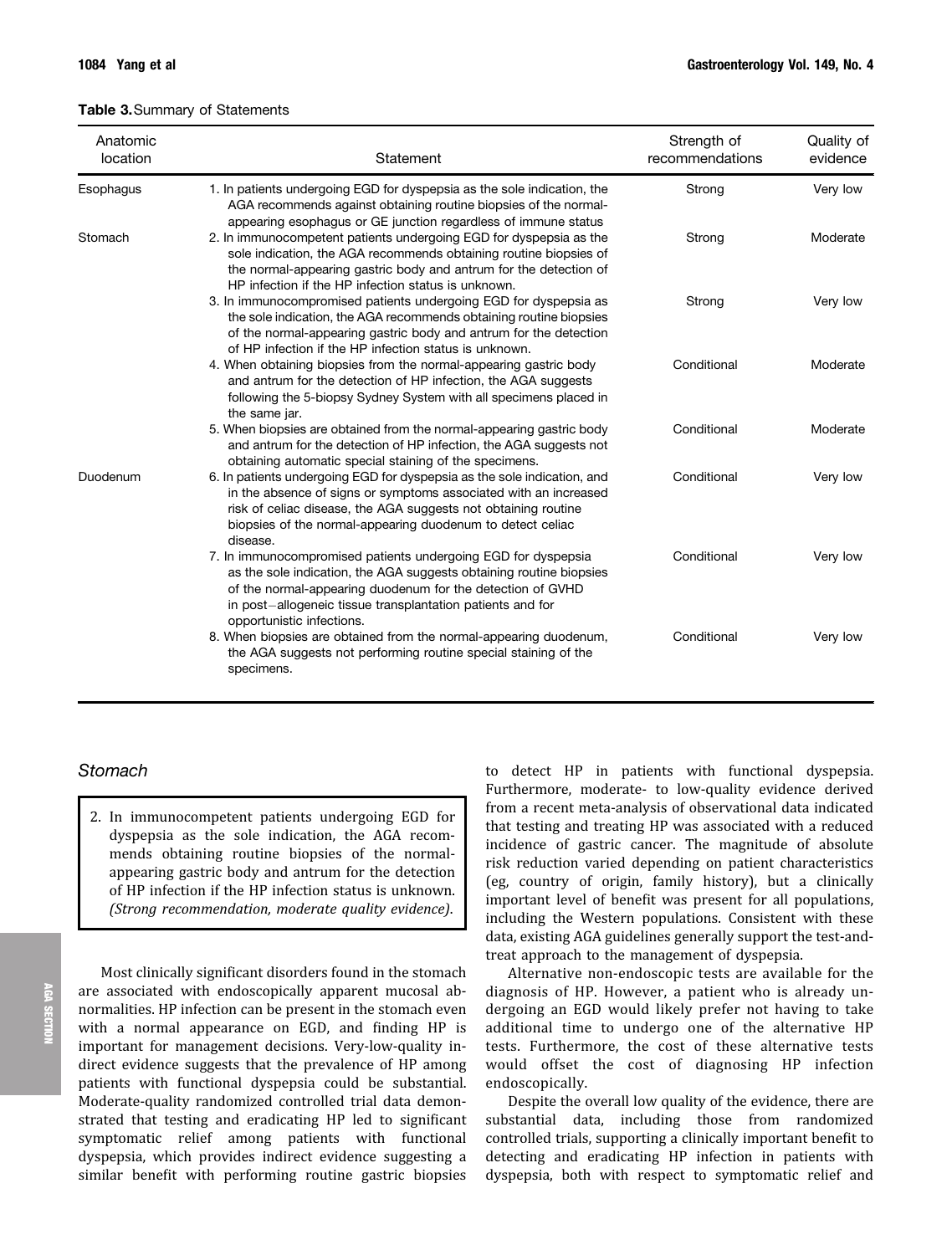gastric cancer risk reduction. A strong recommendation for obtaining routine biopsies for the detection of HP in patients with dyspepsia was justified. Notably, in patients whose HP infection status is already known, this recommendation would not apply, as the assumed benefit would not be present.

3. In immunocompromised patients undergoing EGD for dyspepsia as the sole indication, the AGA recommends obtaining routine biopsies of the normalappearing gastric body and antrum for the detection of HP infection if the HP infection status is unknown. (Strong recommendation, very low quality evidence).

There is no evidence from the literature to suggest that the risk-to-benefit consideration of testing and treating HP infection in patients presenting with dyspepsia would be different according to immune status. Furthermore, very-low-quality evidence based on small case series and anecdotal clinical experience raises the possibility that cytomegalovirus infection might be present in normal-appearing gastric mucosa in immunocompromised patients. Therefore, the strong recommendation for routine endoscopic biopsy of the gastric mucosa for the detection of HP infection was reiterated in the immunocompromised population, despite the very-low-quality evidence.

4. When obtaining biopsies from the normal-appearing gastric body and antrum for the detection of HP infection, the AGA suggests following the 5-biopsy Sydney System, with all specimens placed in the same jar. (Conditional recommendation; moderate quality evidence).

The performance characteristics of endoscopic biopsy protocol for the detection of HP infection have been compared in a single study. The updated Sydney System protocol identified 100% of HP infections. The updated Sydney System protocol includes specimens from the lesser and greater curve of the antrum within  $2-3$  cm of the pylorus, from the lesser curvature of the corpus (4 cm proximal to the angularis), from the middle portion of the greater curvature of the corpus (8 cm from the cardia), and one from the incisura angularis (Figure 1). Although the same study noted that a 3-biopsy protocol (1 each from greater curvature of the corpus and antrum and 1 from incisura) also identified 100% of HP, equivalency of the 3 vs 5-biopsy protocol cannot be definitively established, as this study included only 20 HP-infected patients with unspecified acid-suppressive status. It is conceivable that the 5-biopsy Sydney System might increase the yield of HP detection compared with the 3-biopsy system among patients receiving acid-suppressive therapy. Given that the time and cost of specimen preparation and processing from



Figure 1. Locations of gastric biopsy recommended by the updated Sydney System. (A) Lesser curvature of the antrum; (B) greater curvature of the antrum; (C) lesser curvature of the body; (D) greater curvature of the body; and  $(E)$  incisura angularis. Adapted with permission from Dixon et al.<sup>6</sup>

the pathology standpoint are the same for a 3- vs 5-biopsy protocol, a conditional recommendation was made to follow the 5-biopsy protocol.

Experienced gastrointestinal pathologists can determine the anatomic location of biopsy specimens sent from the stomach, which obviates the need for separating specimens into multiple jars. All gastric biopsy specimens sent for HP diagnosis should be submitted in a single jar as a means to limit costs without compromising accuracy or patient health outcomes.

5. When biopsies are obtained from the normalappearing gastric body and antrum for the detection of HP infection, the AGA suggests not obtaining automatic special staining of the specimens. (Conditional recommendation; moderate quality evidence).

Moderate-quality data indicated that HP infection is almost always found in the context of chronic inflammation. With the 5-biopsy updated Sydney protocol, which acquires specimens from the antrum, incisura, and body, the majority of cases of HP infection can be identified by experienced pathologists on hematoxylyn and eosin (H&E) stains. Therefore, routine use of ancillary special staining of the specimen would have limited value and will increase the overall procedural cost. In instances in which HP infection is not identified on H&E staining in the presence of chronic gastritis, at the pathologists' discretion, immunohistochemistry or other special staining will be considered.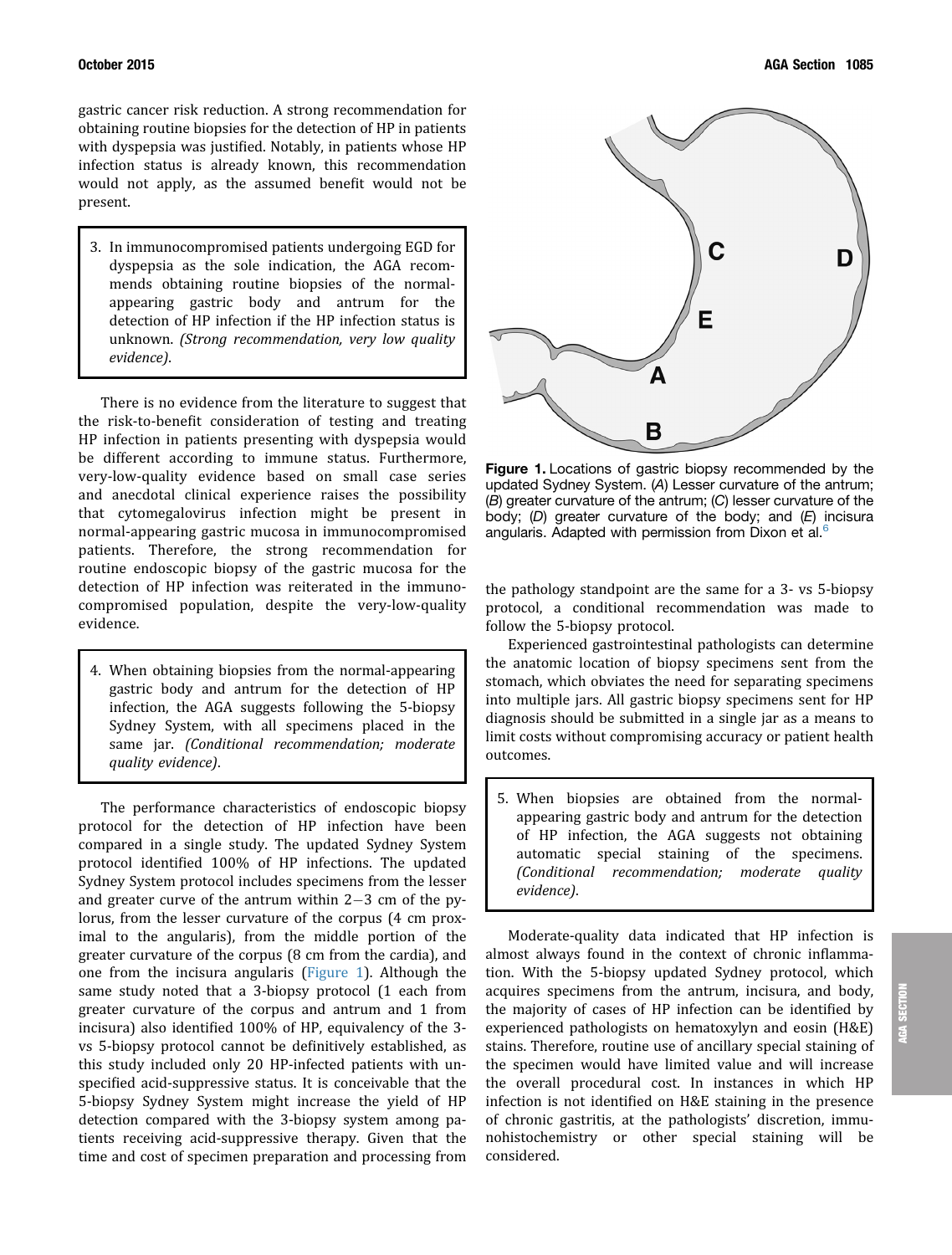### <span id="page-4-0"></span>Duodenum

6. In patients undergoing EGD for dyspepsia as the sole indication, and in the absence of other signs or symptoms associated with an increased risk of celiac disease, the AGA suggests not obtaining routine biopsies of the normal-appearing duodenum to detect celiac disease. (Conditional recommendation; very low quality evidence).

Celiac disease can be present in patients with endoscopically normal duodenum. Based on very-low-quality evidence, the prevalence of biopsy-proven celiac disease among patients with dyspepsia is not significantly different from that in the US general population in which screening for celiac disease is not recommended. In addition, one must consider the potential for false-positive biopsy diagnosis in this setting, particularly when only early-grade celiac changes (eg, Marsh I-II) are detected. Because this recommendation is primarily dependent on very-lowquality prevalence data, a conditional recommendation is warranted. As the possibility exists that the true prevalence of celiac disease among patients presenting with dyspepsia might be higher than what the current literature suggests, this recommendation might need to be updated when higher-quality evidence becomes available. Finally, biopsy of the normal-appearing duodenum might be appropriate in patients who are at high risk for celiac disease, as specified by a previous AGA guideline on the diagnosis and manage-ment of celiac disease.<sup>[7](#page-5-0)</sup> If the suspicion for celiac disease is high, biopsies of the normal-appearing duodenum can be of value even if serologies (obtained while the patient is on a gluten-free diet) are negative.

7. In immunocompromised patients undergoing EGD for dyspepsia as the sole indication, the AGA suggests obtaining routine biopsies of the normal-appearing duodenum for the detection of GVHD in postallogeneic tissue transplantation patients and for opportunistic infections. (Conditional recommendation; very low quality evidence).

There are no published data on the prevalence of GVHD in immunocompromised patients with dyspepsia and normal-appearing duodenum. Nevertheless, the endoscopic appearance of GVHD can be subtle in some cases, suggesting a potential diagnostic role of endoscopic biopsy in normalappearing mucosa. In addition, based on very limited data, routine biopsies of the normal-appearing duodenum in immunocompromised patients might increase slightly the diagnostic yield of EGD for opportunistic infections. The inclusion or exclusion of GVHD, as well as early diagnosis of opportunistic infections, would have a clear impact on clinical management. Therefore, routine biopsy of normal duodenum in immunocompromised patients with a clinical suspicion for GVHD or opportunistic infection might be a

reasonable practice, but a conditional recommendation is warranted because the magnitude of the potential benefit is likely small.

8. When biopsies are obtained from the normalappearing duodenum, the AGA suggests not performing routine special staining of the specimens. (Conditional recommendation; very low quality evidence).

Diagnosis of duodenal disorders generally does not require special staining. CD3 (T-cell marker) immunohistochemistry stains have been utilized in a number of studies to highlight intraepithelial T cells for the purposes of counting intraepithelial lymphocyte to enterocyte ratios. However, studies using H&E counting methods show results similar to those obtained using CD3 stains. Therefore, routine use of special staining in this setting is not recommended, but at the discretion of experienced pathologists, advanced staining can be considered in certain rare situations (eg, CD3 immunohistochemistry in suspected celiac disease with normal villous architecture).

# Summary

This set of actionable recommendations was developed under the framework of the GRADE methodology as well the Institute of Medicine's Standards for Developing Trustworthy Clinical Practice Guidelines. It provides evidencebased practicing standards for the performance of upper gastrointestinal biopsy of normal-appearing mucosa in the evaluation of patients with dyspepsia. These standards are intended to reduce practice variation and promote highvalue care. It is important to recognize that there are areas of scientific uncertainty due to low-quality evidence or absence of evidence associated with a number of the recommendations. We would like to encourage future research to address these evidentiary limitations. Accordingly, the AGA will continue to monitor and assess new and potentially relevant evidence to determine whether updating of these recommendations is justified.

## References

- 1. [Tack J, Talley NJ, Camilleri M, et al. Functional gas](http://refhub.elsevier.com/S0016-5085(15)01065-3/sref1)[troduodenal disorders. Gastroenterology 2006;130:](http://refhub.elsevier.com/S0016-5085(15)01065-3/sref1) [1466](http://refhub.elsevier.com/S0016-5085(15)01065-3/sref1)–[1479](http://refhub.elsevier.com/S0016-5085(15)01065-3/sref1).
- 2. [American Gastroenterological Association. AGA Institute](http://refhub.elsevier.com/S0016-5085(15)01065-3/sref2) [Clinical Practice Guideline Development Process.](http://refhub.elsevier.com/S0016-5085(15)01065-3/sref2) [Bethesda, MD: AGA, January 2013.](http://refhub.elsevier.com/S0016-5085(15)01065-3/sref2)
- 3. [Sultan S, Falck-Ytter Y, Inadomi JM. The AGA Institute](http://refhub.elsevier.com/S0016-5085(15)01065-3/sref3) [process for developing clinical practice guidelines part](http://refhub.elsevier.com/S0016-5085(15)01065-3/sref3) [one: grading the evidence. Clin Gastroenterol Hepatol](http://refhub.elsevier.com/S0016-5085(15)01065-3/sref3) [2013;11:329](http://refhub.elsevier.com/S0016-5085(15)01065-3/sref3)–[332](http://refhub.elsevier.com/S0016-5085(15)01065-3/sref3).
- 4. [Institute of Medicine. Clinical Practice Guidelines We Can](http://refhub.elsevier.com/S0016-5085(15)01065-3/sref4) [Trust. Washington, DC: Institute of Medicine, 2011.](http://refhub.elsevier.com/S0016-5085(15)01065-3/sref4)
- 5. [Allen JI, Katzka D, Robert M, et al. American Gas](http://refhub.elsevier.com/S0016-5085(15)01065-3/sref5)[troenterological Association Institute Technical review on](http://refhub.elsevier.com/S0016-5085(15)01065-3/sref5) [the role of upper gastrointestinal biopsy to evaluate](http://refhub.elsevier.com/S0016-5085(15)01065-3/sref5)